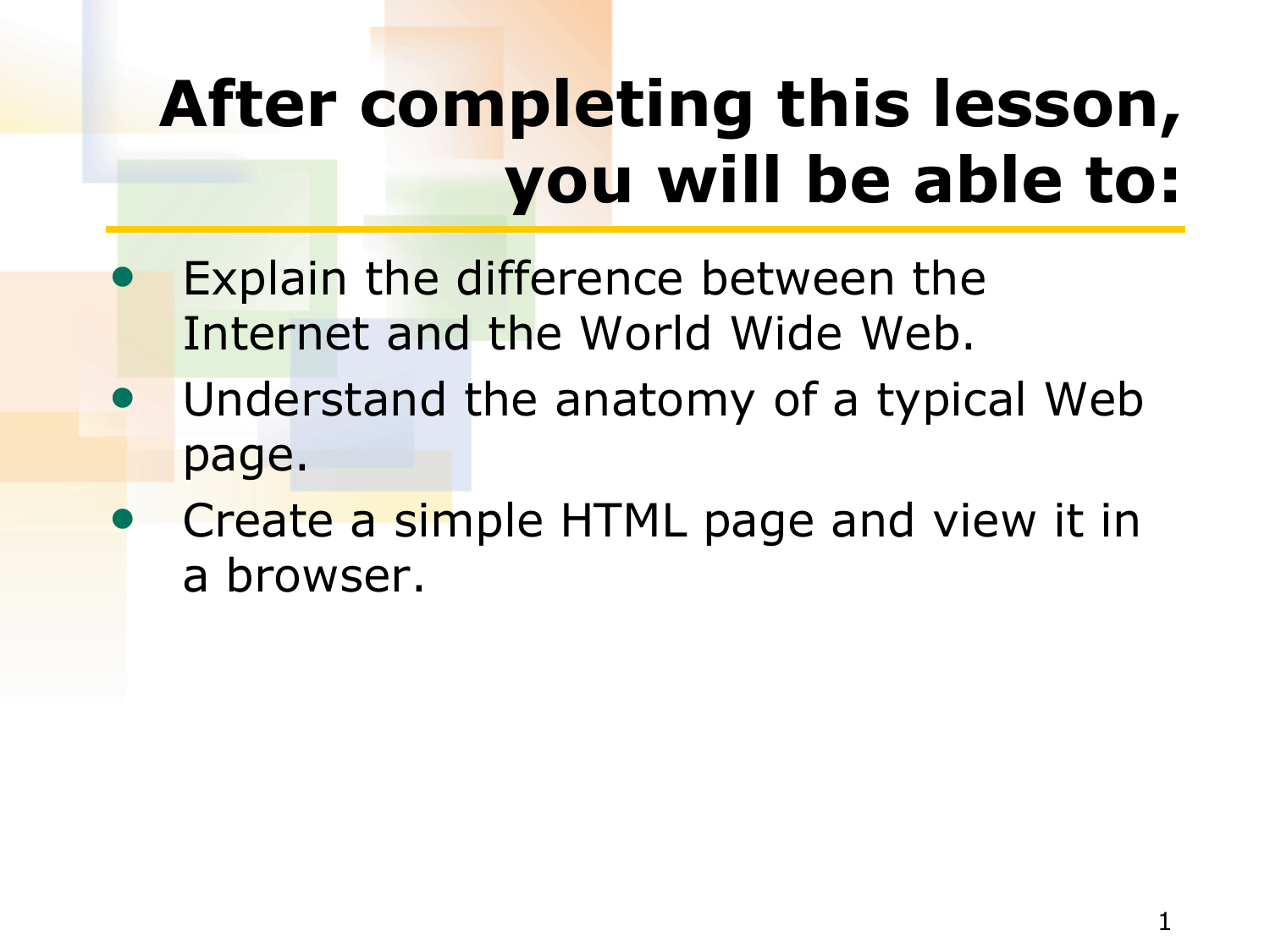#### **The Internet**

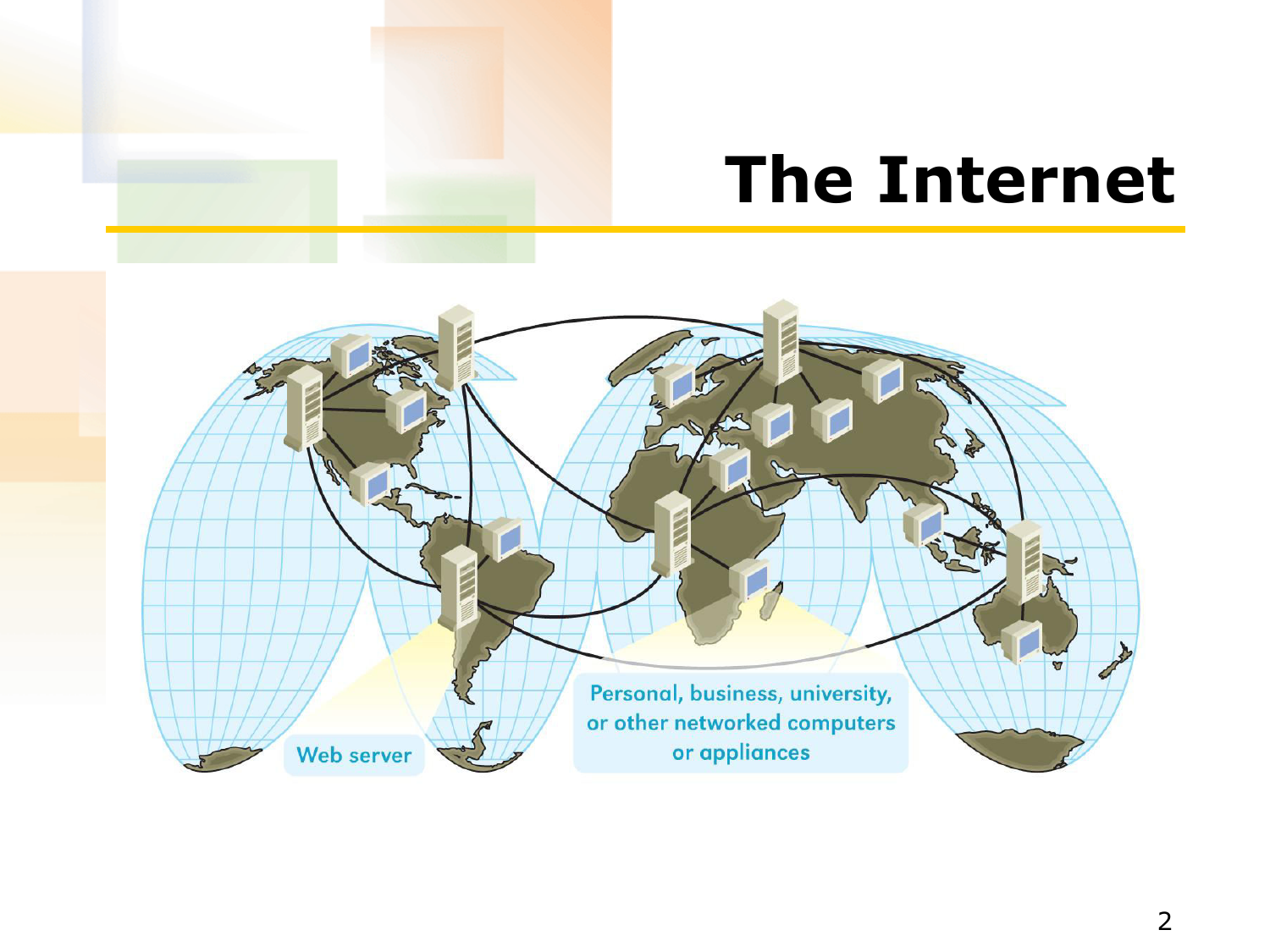# **The Web**

#### **The World Wide Web:**

- Is software, including programs and files.
- Serves as an information retrieval system.
- Works across the Internet's diverse collection of computers and network systems.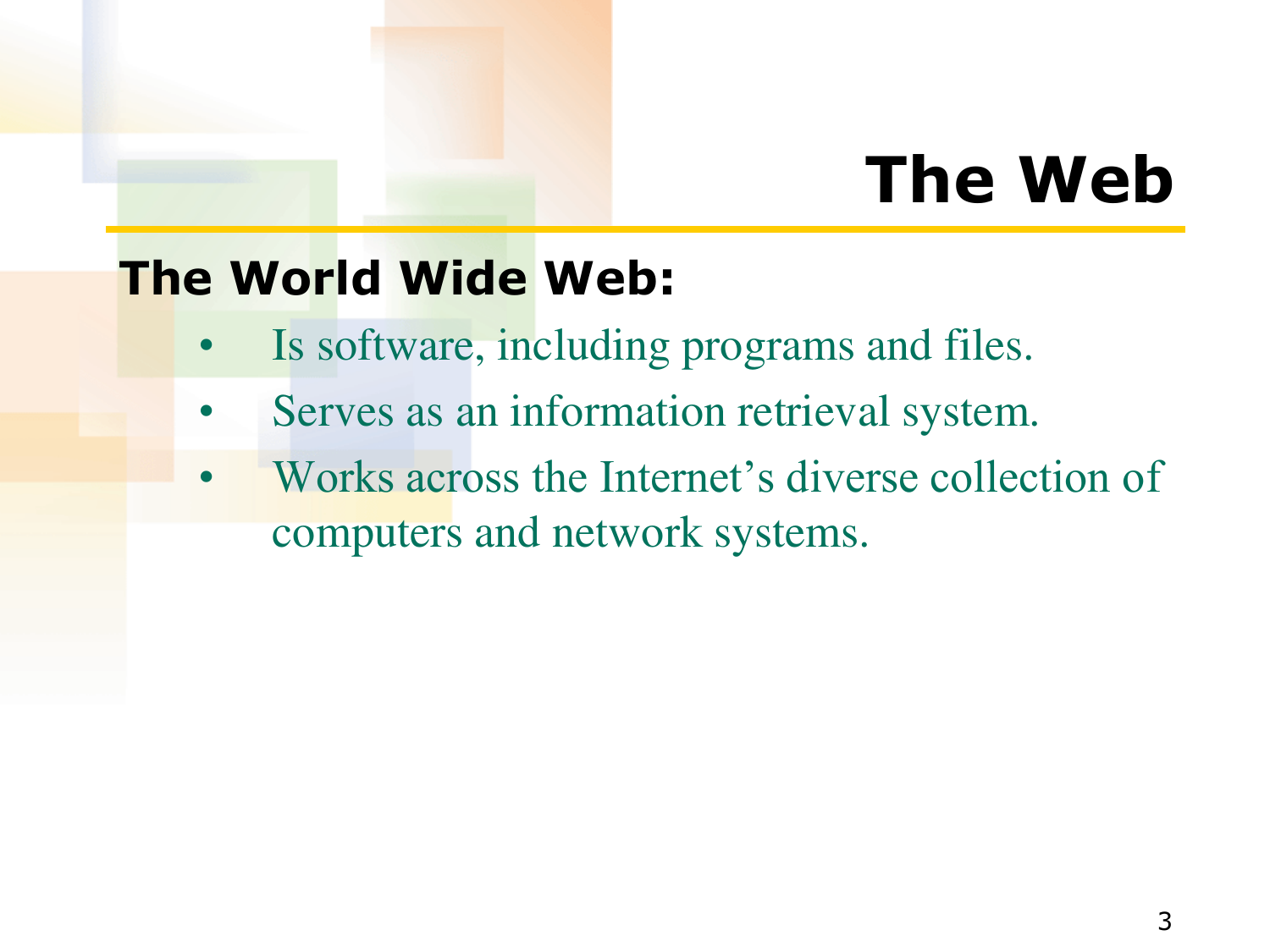# **Web Pages**

- A *Web page* is a single scrollable page that you view in a Web browser.
- A Web page is a text document that contains words, numbers, and Hypertext Markup Language (HTML) commands.
- A Web page is saved as an .htm or .html file.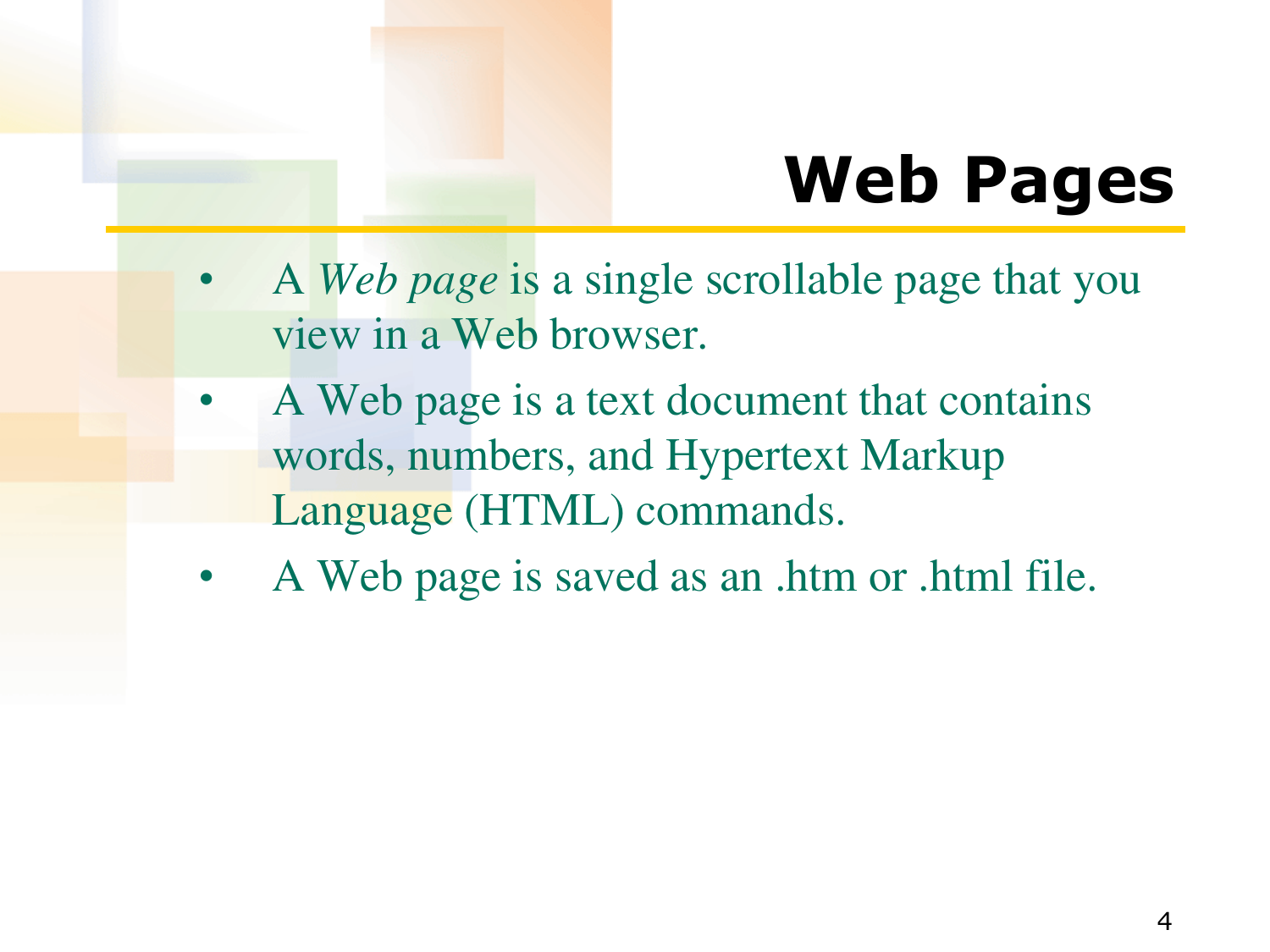## **Text Documents**

#### Text document: El Duntitled - Notepad



Text document with HTML tags:

| <b>Untitled - Notepad</b>                                        |  |
|------------------------------------------------------------------|--|
| File Edit Format View Help                                       |  |
| <html></html>                                                    |  |
| <head></head>                                                    |  |
| <title><br/>Miscellaneous comments about condiments<br/></title> |  |
|                                                                  |  |
| <body></body>                                                    |  |
| Usually, ketchup is desirable only in very small portions.       |  |
|                                                                  |  |
|                                                                  |  |
| $\,$ $\,$                                                        |  |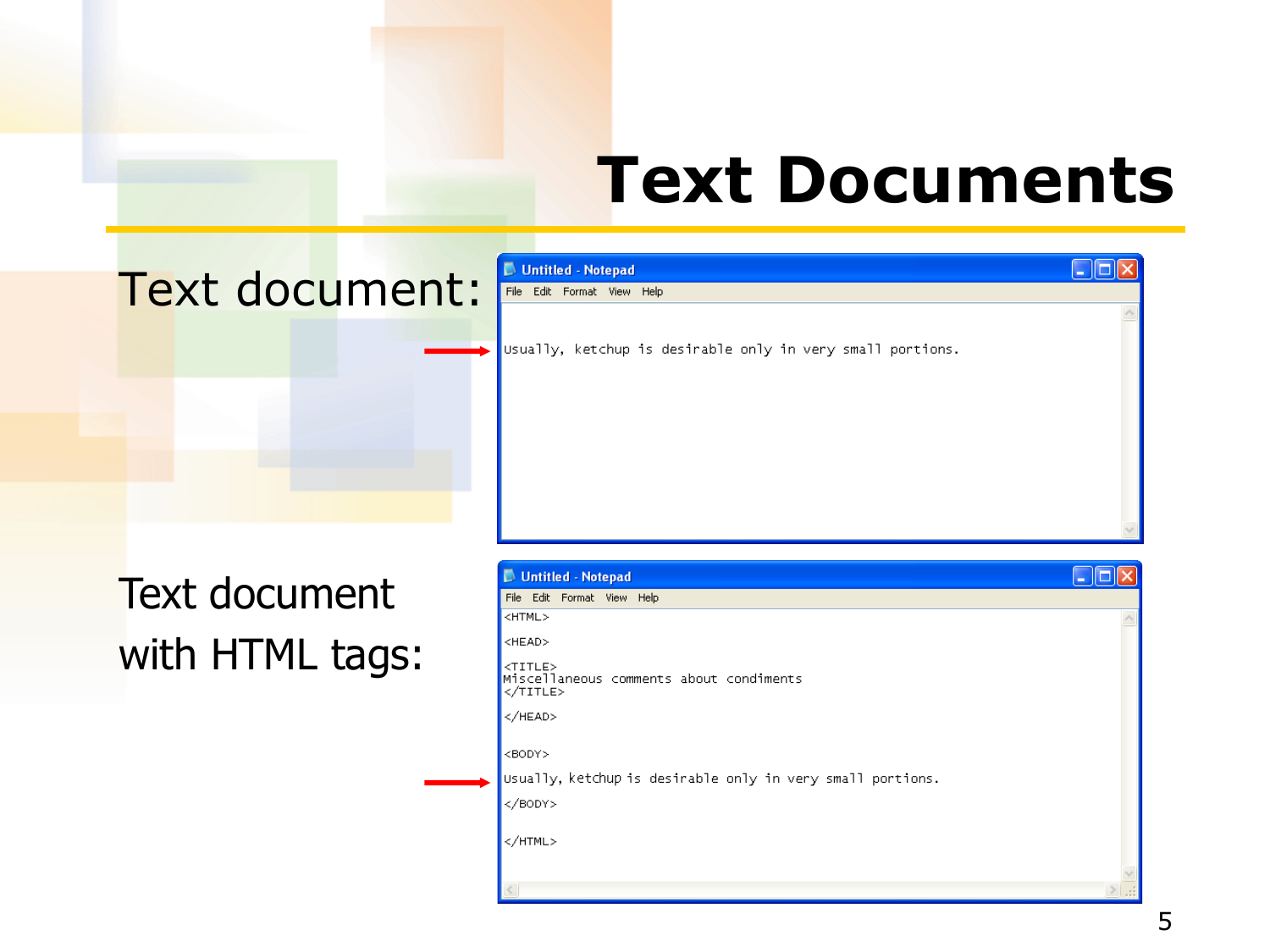## **Source Code**

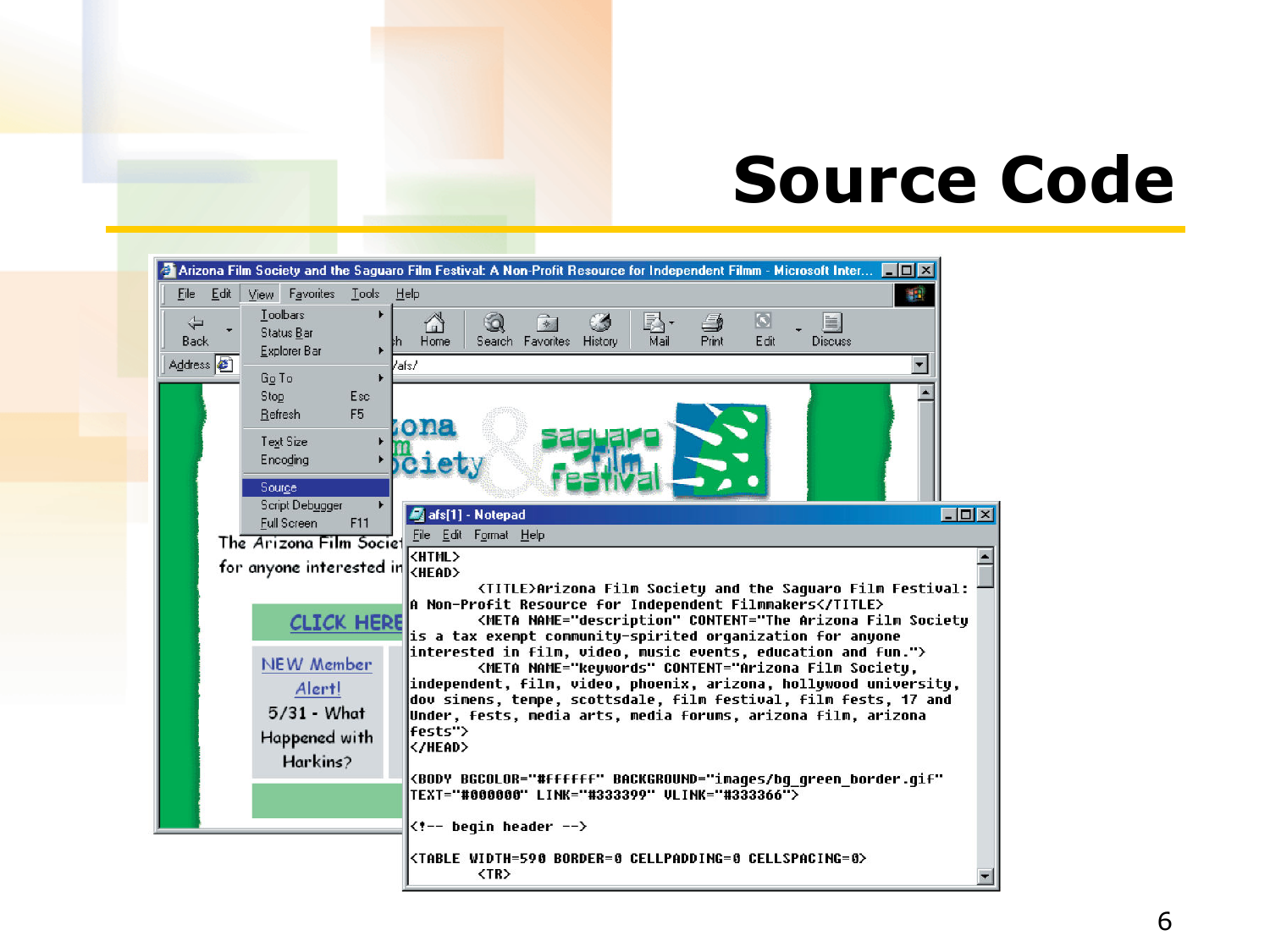# **Multifile Nature of Web Pages**

A Web page displayed in a browser shows the HTML file's text plus any referenced files, such as picture files.

#### •Index.html (Home Page) Arizona Film Society and the Saguaro Film Festival: A Non-Profit Resource for Independent Film... View Exvortes Tools Help G Back → → x 2 → B Search + Favorites + Media → B B + afs\_title.gif rizona The Arizona Film Society is a tax exempt community-spirited organization for anyone interested in film, video, music events, education, and fun. CLICK HERE FOR FESTIVAL WINNERS LIST THANK YOU to all who helped out with this **NEW** year's festival. Volunteers are what make AFS Member possible. If you would like to volunteer, please Alert! download a member brochure. •4members.jpg · Saguaro Film **Festival International**, May  $5 - 7$ · AZ Film School with Dov 5.5. Simens, 4/29-30 · Screenwriting with **Richard Walter**  $5/12-13$ · Press Releases 3/ · Film Discussionsl · Saguaro Film Fest Screenings · General Information · Film Links - 1999 Saguaro Film Festival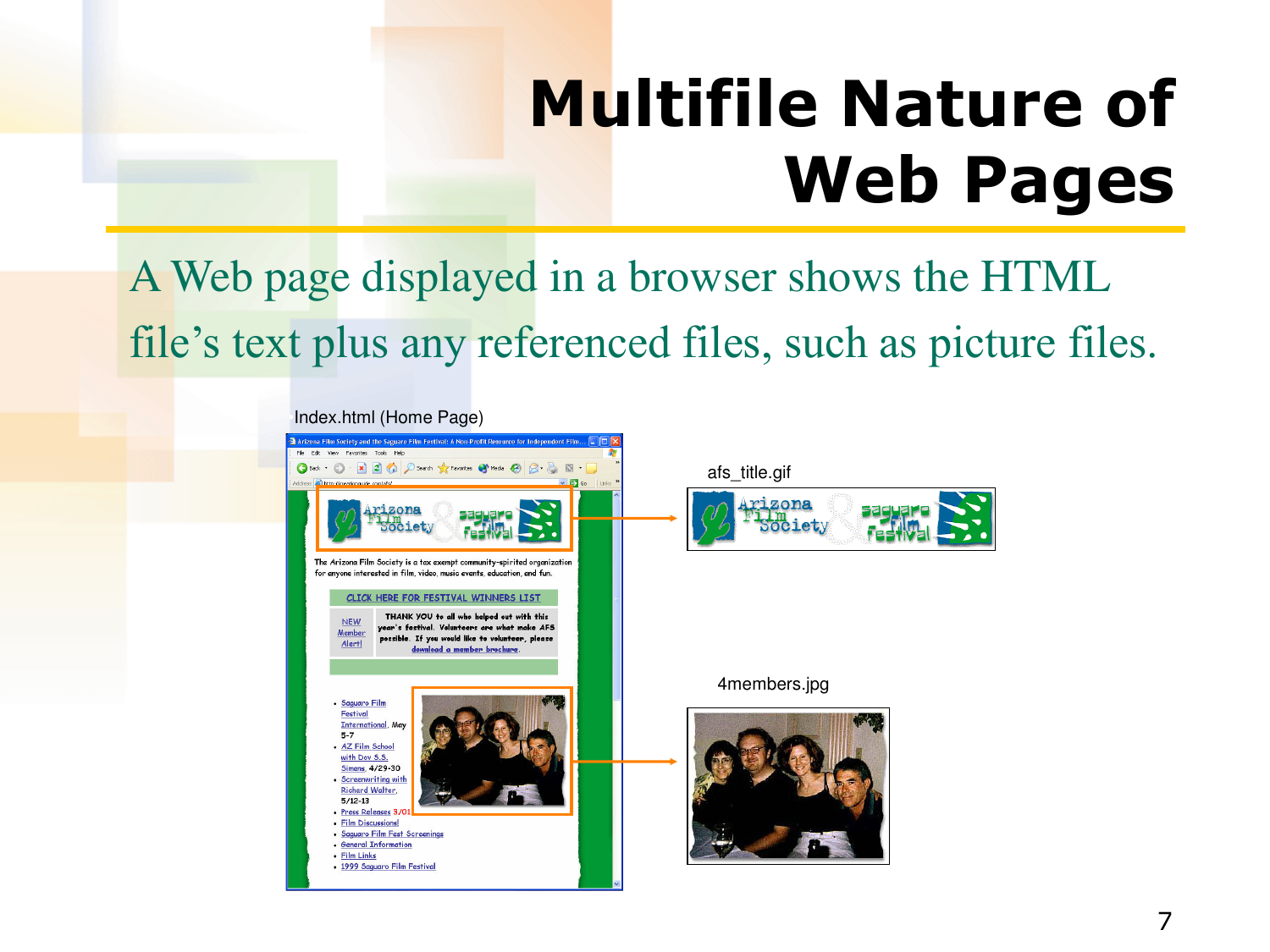## **Hyperlinks and Web Sites**

- *Hyperlinks* are clickable text or graphics that enable you to view additional information on the Internet.
- A *Web site* is a collection of related Web pages.





**biety** 



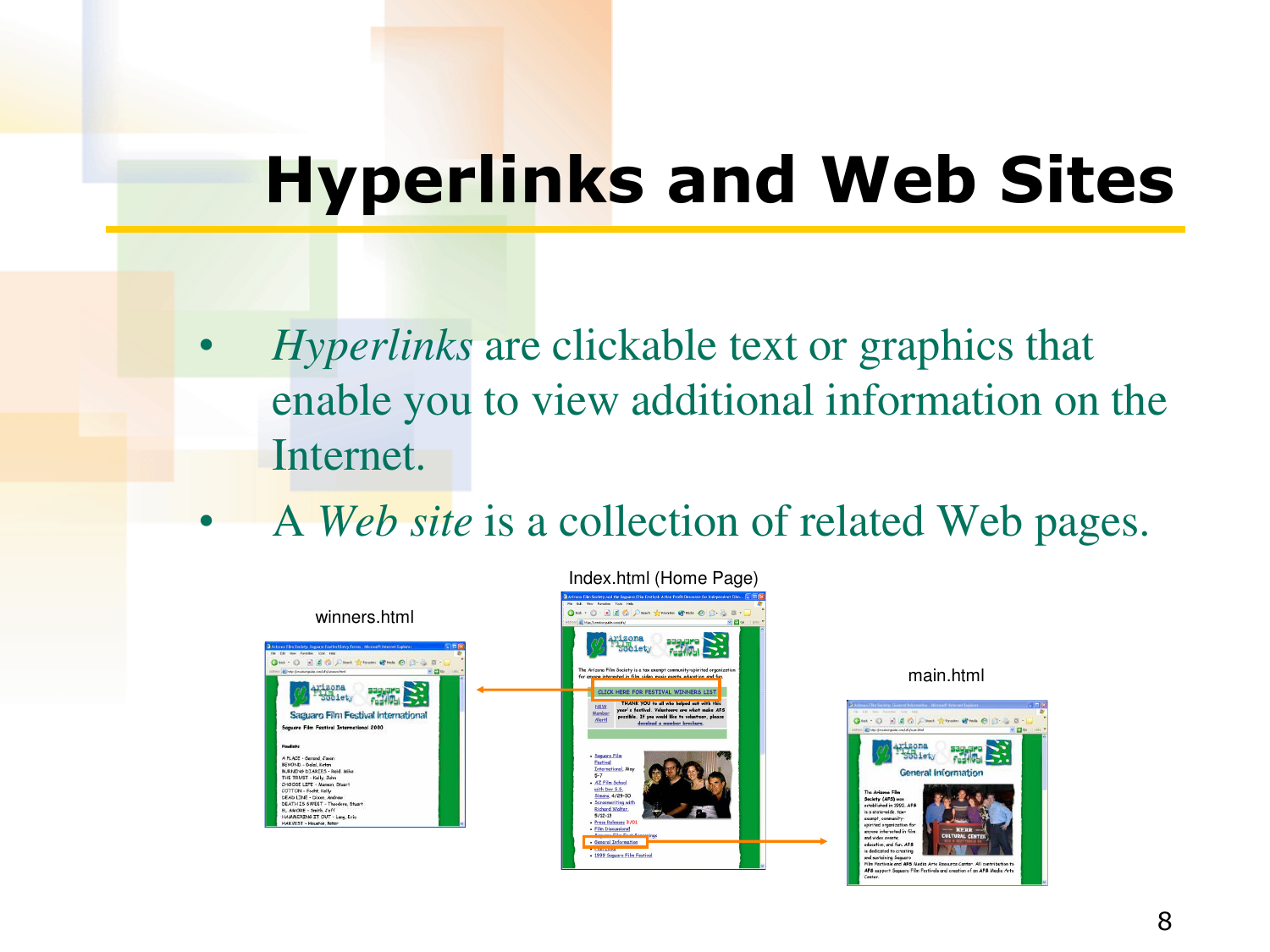# **Client/Server**

The Web retrieves information from servers and delivers it to clients, such as a Web browser on your computer.